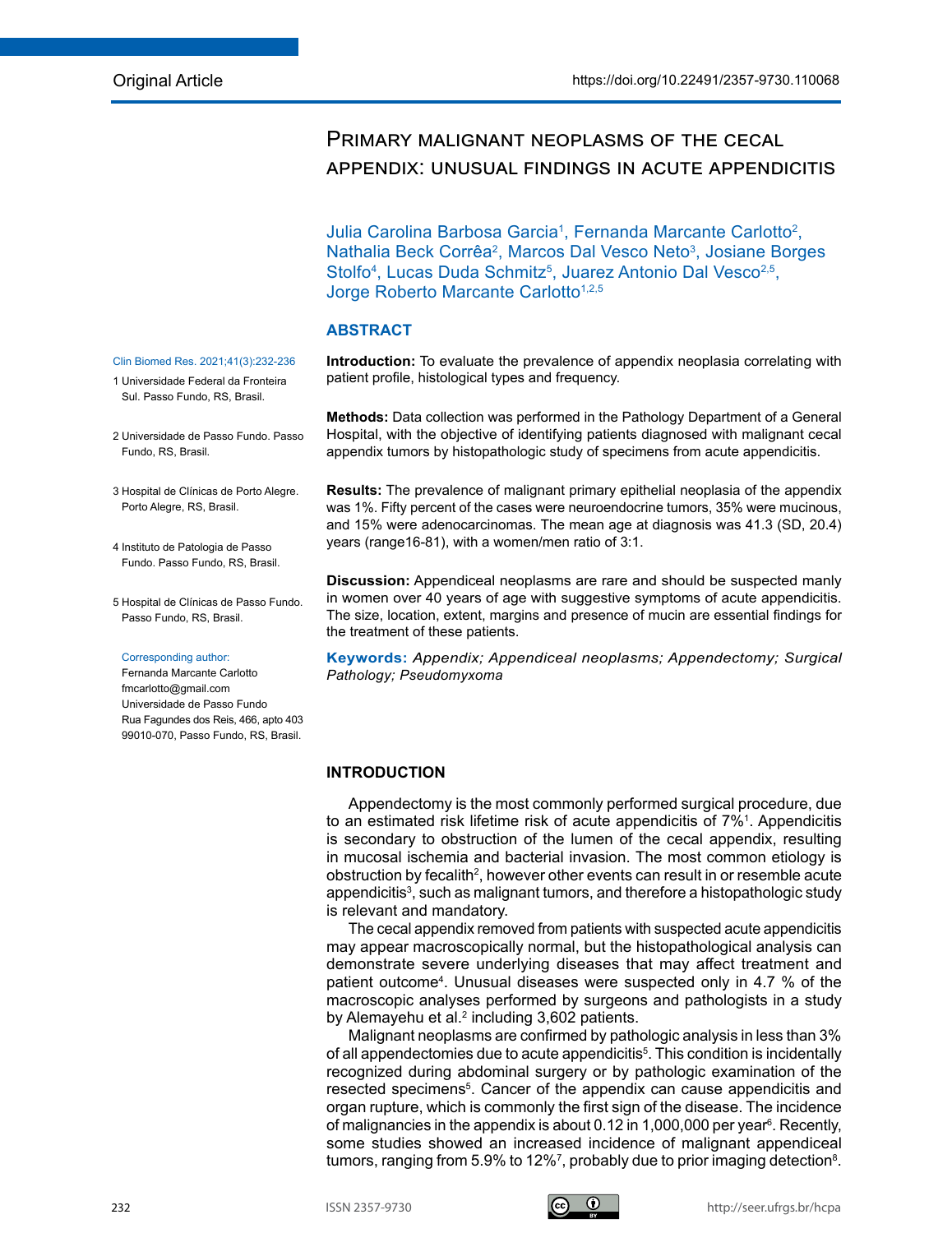The incidence of malignant neoplasms in the cecal appendix is higher (10%-29%) in patients whose presentation is a mass described as inflammation or abscess<sup>7</sup>. If a suspected mass is found in the appendix, an intraoperative frozen section should be required, if available<sup>9</sup>.

Primary appendix tumors are divided into 3 major groups: epithelial tumors, mesenchymal tumors, and lymphomas<sup>10</sup>. Primary epithelial tumors are subclassified into mucinous tumors, neuroendocrine tumors (NETs), and mixed glandular and endocrine tumors<sup>11</sup>. Adenocarcinomas are in the category of mucinous tumors but are often considered separately due to characteristics that differ from mucinous neoplasms, both related to further disease course and treatment. Since the histologic types of such tumors predict biologic behavior and a tendency towards specific patterns of dissemination, this classification should be histologically determined<sup>8</sup>.

NETs are seen in 0.3%-0.9% of appendectomy specimens<sup>12</sup>; mucinous neoplasms of the appendix are present in 0.2%-0.3%13, and adenocarcinomas in  $0.1\%$ -0.22% of all cases of appendicitis<sup>12</sup>.

Size, location, extension, and invasion of mesoappendix are important factors in assessing disease recurrence and patient survival rates<sup>7</sup>. The management of such tumors is still controversial and might be related to watchful waiting $\mathbf{^8}$ , appendectomy only<sup>8,10</sup>, or even right hemicolectomy<sup>3,13</sup>, with or without adjuvant chemotherapy<sup>7,13</sup>. Additional procedures such as hysterectomy and bilateral adnexectomy should be considered in selected cases $^8$ .

This study aimed to evaluate the prevalence of cases of appendix neoplasms in a selected medical department during a pre-established period. Furthermore, we aimed to assess the profile of the patient with acute appendicitis and diagnosis of appendix neoplasm, collecting data on age, sex, ethnicity, identifying histologic types and anatomopathological characteristics, and relating them with pre- and postoperative data.

#### **METHODS**

This was a cross-sectional study based on the information available in the database of the Pathology Institute of Passo Fundo, state of Rio Grande do Sul. Anatomopathological specimens removed during appendectomies performed at the local Surgical Department of the Hospital de Clínicas de Passo Fundo between 2007 and 2017 were included in this case series. Considering all appendices removed, cases of appendectomy due to trauma and gynecologic surgeries and fragments removed with colorectal tumors were excluded from the analysis. Reports containing descriptions of metastases, invasive implants, and organ involvement by direct extension

of tumors to other sites were also excluded from the sample. Of the 1,845 cases, 20 had a diagnosis of neoplasia. Data collection included information on sex, age and ethnicity, histologic findings of the tumor as described in the anatomopathological report (histologic type, grade, length and diameter of the lesion in the major axis, location, tumor extent according to the classification of the American College of Pathology, free margins and presence of peritoneal mucin (extra-appendicular) and pre- and postoperative data of patients (concerns at admission, preoperatively suspicion of neoplasia, surgical procedure performed at first attempt, and need for follow-up). The data were recorded in a previously coded file, double checked in Epidata, version 3.1, and analyzed by Pearson's Chi-square test, using PSPP, version 3. The prevalence of malignant epithelial neoplasia was calculated by dividing the number of cases found by the total of appendectomies.

## **RESULTS**

In the present study, the prevalence of primary malignant epithelial neoplasia of the cecal appendix incidentally diagnosed after surgical procedure for acute appendicitis was 1%. NTEs were seen in 0.5% of patients who underwent appendectomy, mucinous neoplasms of the cecal appendix were present in 0.4% of the specimens, and adenocarcinomas occurred in 0.16% of the appendectomies.

The mean age at diagnosis of malignant epithelial appendix tumor was 41.3 (SD, 20.4) years (range 16- 81), with a prevalence of women over men at a ratio of 3 to 1. In the study sample, 94% of patients were white. At admission, 85% of the patients presented signs and symptoms of acute abdomen or acute appendicitis. All patients underwent surgery. In the sample studied, 62.5% were submitted to laparoscopic surgery while 37.5% of the cases underwent open surgery. After anatomopathologic exam of the specimens, 3 cases were not submitted to any further surgical procedure, 2 with low-grade appendiceal mucinous neoplasia (LAMN) and 1 with low-grade neuroendocrine tumor (carcinoid tumor), since those cases were considered cured and discharged from follow-up. The remaining patients were referred to a Coloproctology Department or a Clinical Oncology Department, either for surgical reintervention or follow-up, respectively.

Half of the sample studied was composed of individuals with NETs. In these patients, the mean age at diagnosis was 25.5 (SD, 6.8) years (range 16-37). The women/men ratio was 4:1. All cases, according to immunohistochemical staining, were well differentiated and of low-degree (carcinoid tumor). All of them were located at the apex of the organ. The mean size 10 mm (SD, 3.7 mm), ranging from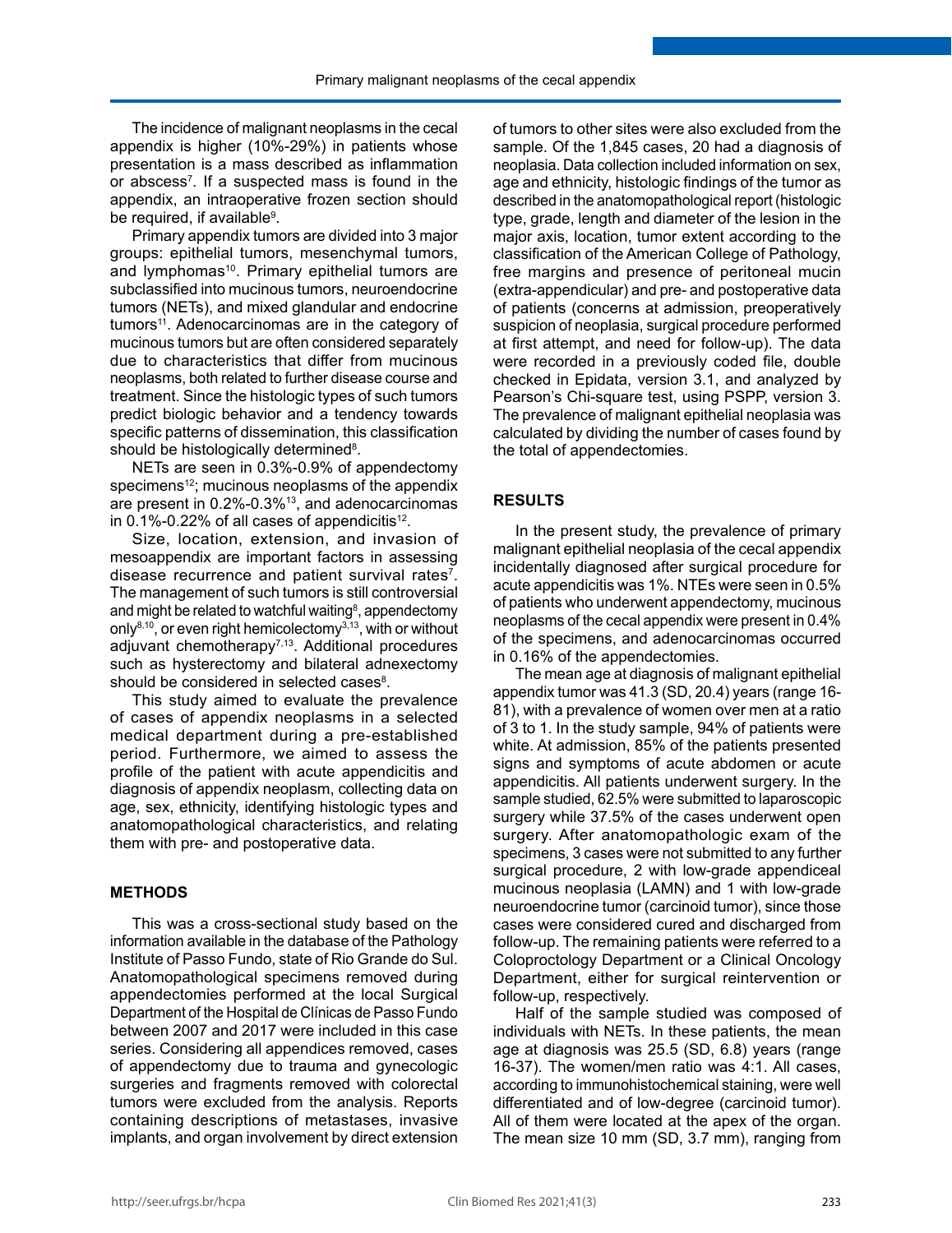4 to 17 mm on the largest axis). Fifty-six per cent of them were smaller than 10 mm and 44% were 1 to 2 cm ( $p = 0.06$ ). In this sample, 33% of tumors invaded the mucosa muscle layer, in 1 case there was serosa invasion, and in the remaining 44% of cases, invasion reached the mesoappendix. None of the cases had residual tumors.

Of the 3 cases of adenocarcinoma present in the sample, the mean age at diagnosis was 58.66 (SD, 16.93) years, (range 40-81). All cases occurred in women. Only one histologic report referred to the site of the lesion in the apex. In 2 reports that had the measure of the lesion, sizes were 1.8 cm and 3.5 cm, in both cases the tumor

invaded the appendix muscle wall. In all 3 cases, margins were considered free of residual tumor invasion after appendectomy.

Considering the cases of mucinous neoplasia, the mean age at diagnosis was 56.57 (SD,14.98) years (range 26-72). The women/men ratio was 4:3 (Table 1). There was only 1 case of highgrade appendiceal mucinous neoplasia (HAMN), where extra-appendicular mucin was found in the anatomopathologic analysis of the specimen. This case recurred with metastasis to the ovaries. The other 6 cases were HAMN. Of these, only 1 was positive for the presence of extra-appendicular mucin and later developed pseudomyxoma peritonei (PMP).

Table 1: Characteristics of patients with malignant cecal appendix neoplasm in a general hospital, Passo Fundo, RS, 2007-2017 (n = 20).

| <b>Variables</b> | Neuroendocrine tumor<br>(NET)<br>(n = 10) | <b>Mucinous</b><br>neoplasm<br>$(n = 7)$ | Adenocarcinoma<br>$(n = 3)$ | D    |
|------------------|-------------------------------------------|------------------------------------------|-----------------------------|------|
|                  |                                           |                                          |                             |      |
| Rate (SD)        | 25.5(6.8)                                 | 56.6(15)                                 | 58.7 (16.9)                 |      |
| Reach            | 16-37                                     | 26-72                                    | 40-81                       |      |
| Sex (%)          |                                           |                                          |                             | 0.31 |
| Men              | 20                                        | 42.9                                     | 0                           |      |
| Women            | 80                                        | 57.1                                     | 100                         |      |

SD: standard deviation.

### **DISSCUSSION**

In the present study, the prevalence of malignant epithelial neoplasms incidentally diagnosed in the specimens removed due to acute appendicitis was 1.1%. Another Brazilian study with a similar purpose found a value of 0.8% of cases of malignant cecal appendiceal neoplasms incidentally found in the appendectomies performed between 1994 and 1997 in a regional hospital<sup>14</sup>.

NETs accounted for 50% of the cases of neoplasms in the sample studied, 35% of the tumors were mucinous neoplasms and 15% were diagnosed as adenocarcinomas. There was no diagnosis of mixed adenoneuroendocrine tumor. In an analysis of 24,697 patients submitted to appendectomy, of which 171 cases were neoplasms<sup>15</sup>, 53% were carcinoid tumors (NET well differentiated and low grade), 35% were mucinous lesions, 9% were diagnosed as primary adenocarcinoma, and the remaining sample was composed of non-epithelial tumors. Another study<sup>3</sup> found a prevalence of 87% of well-differentiated and low-grade neuroendocrine tumors, corroborating the higher prevalence of NETs in the remaining sample.

The mean  $\pm$  SD age (range) of patients with malignant epithelial appendiceal neoplasms in a study of 1621 patients in a health service with similar population was 49.1 (SD, 16.7) years (21-74) and the ratio between women and men was 7:4<sup>5</sup> . In this study, the mean  $\pm$  SD age was 41.35 (SD, 20.43) years (range 16-81), with 75% of the sample being women and 25% men (women/men ratio of 3:1). However, there are studies showing a slight prevalence of men (59%) over women, although the sample profile was comparable, including age ranging from 19 to 84 years<sup>1</sup>.

Malignant cecal appendiceal neoplasms are more prevalent in whites than in other ethnicities<sup> $7,13$ </sup>. In the present study,  $94.4\%$  of the sample (n = 18) was white and only 1 individual was from a different ethnicity. In the studied sample, 85% were admitted to the service due to concerns compatible with acute abdomen or acute appendicitis, where appendicitis as the initial manifestation ranged from  $30\%$ <sup>8</sup> to  $50\%$ <sup>7</sup> of cases incidentally diagnosed in appendectomy specimens, in line with the literature, with values varying according to the histologic type and location. When the tumor was located at the base of the organ, the patient could have signs and symptoms identical to appendicitis as a result of lumen occlusion by the tumor mass<sup>9</sup>. In the study under analysis, all tumors evaluated for location ( $n = 7$ ) had lesions at the apex of the cecal appendix.

In a study that evaluated the prevalence of NETs in appendectomies<sup>16</sup>, 41% of the patients underwent laparoscopic appendectomy while 59% had their appendix removed by open approach. In the present study, 62.5% were submitted to laparoscopic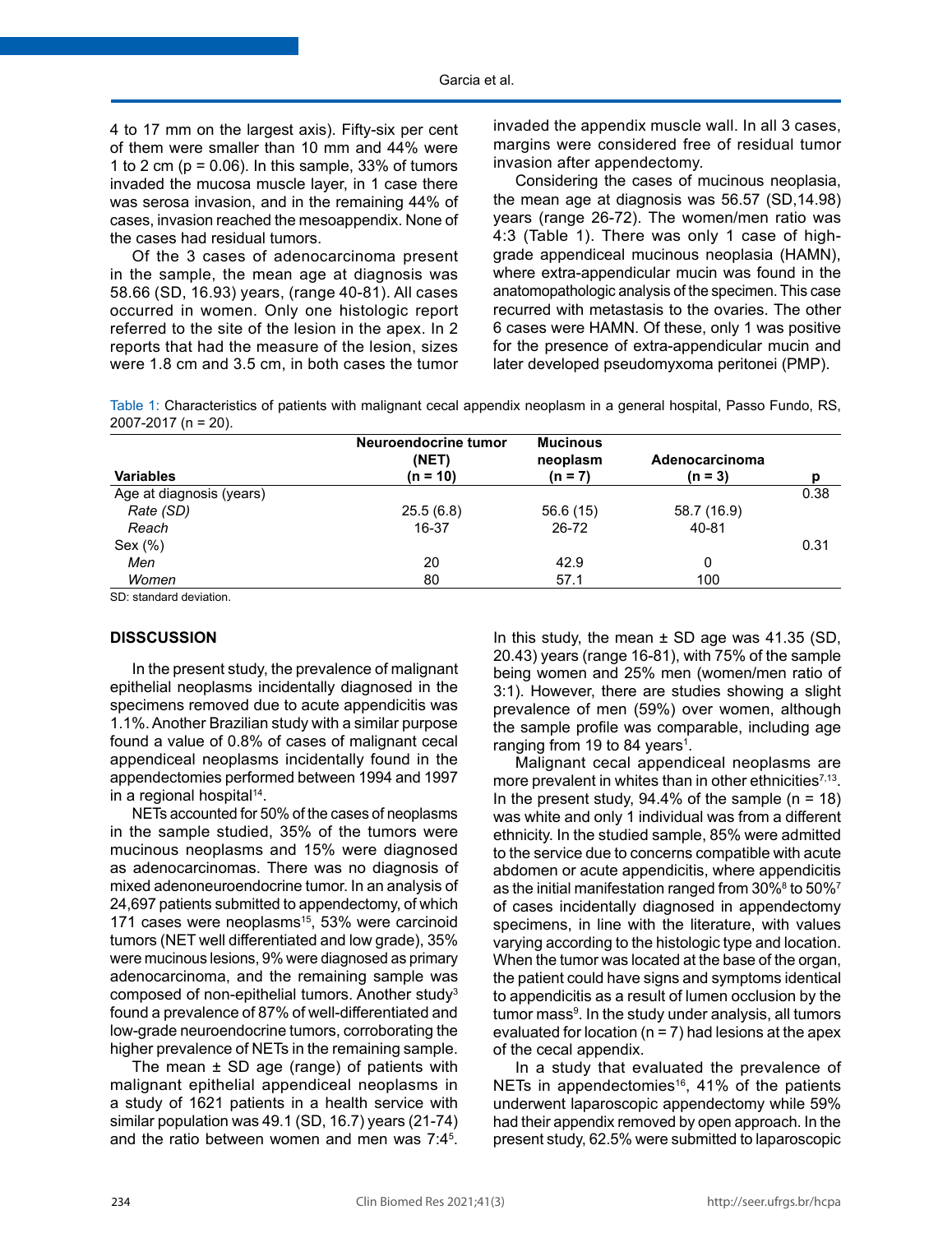appendectomy, while 37.5% of cases underwent conventional open surgery.

In another study that evaluated the incidental findings in specimens removed due to acute appendicitis, 61.5% of the patients had their lesions completely resected in the first surgery<sup>4</sup>, with no need for surgical reoperation or further treatment. Therefore, in the analysis of this study, discharge rates after regular appendectomy were around 20%, and the remaining patients underwent some type of follow-up, either referred to a clinical oncologist or submitted to the new surgical resection. Nevertheless, all analyzed samples had negative (free) margins.

In the present study, all NETs were low grade and well differentiated (carcinoid tumor) according to an immunohistochemical study. The mean ± SD size of the lesion in the largest diameter was 1.02 cm (SD, 0.37) (range 0.4-1.7 cm) and 44.% deeply invaded the mesoappendix. The prevalence was higher in women, who represented 80% of the sample and the mean age at the time of diagnosis was 25.55 (SD, 6.81) years (range 16-37) years. Similar values were described in the study of Charfi et al.<sup>15</sup>, in which the mean tumor size was 1.2 cm with values ranging from 0.1 to 3.5 cm. Some reports presented smaller sizes: means of approximately 0.5 cm with values ranging from  $0.1$  to  $2.0$  cm $^{6,16}$ . On the other hand, in the study by Emre et al. $3$ , only 18% of the tumors invaded the periappendicular fat tissue.

Moreover, in the context of this study, patients diagnosed with mucinous and adenocarcinoma were older. Those with mucinous had a mean age of 56.7 (SD, 14.9) and patients with adenocarcinoma, 58.6 (SD, 16.9) years. There was a higher prevalence of women, 57% for mucinous neoplasms and all cases of adenocarcinoma. McCusker et al.<sup>6</sup>, studied 1698 cases of malignant neoplasia of the cecal appendix reported to the United States Surveillance, Epidemiology and Final Results Program (SEER) and found a mean age of 60 years at diagnosis of NET for mucosal neoplasms and 62, for adenocarcinoma. The women-to-men ratio was 2.6 in NETs, in mucous neoplasms the ratio was 1.1, and 60% were men in case of adenocarcinomas. Other authors found a higher prevalence of women in mucinous neoplasms11,17 and, according to the World Health Organization<sup>12</sup>, men are more commonly affected than women by adenocarcinomas.

Nutu et al.<sup>17</sup> observed an increased risk of ovarian mucinous tumor in patients diagnosed with mucinous neoplasia and the presence of extraperitoneal pseudomyxoma in 22% of the sample. In this study 33% of the mucinous neoplasms presented extraappendicular mucin, 1 patient had recurrence of the disease in the ovary and another developed pseudomyxoma peritonei – since several cases with this disease result from mucinous neoplasia $18,19$ .

## **CONCLUSION**

Although the clinical findings are consistent with the literature due to a similarity of secondary data, the small sample size, and the study design, none of the results were statistically significant. In addition, the various forms of classification, often confusing, contribute to the small sample size of subgroups and an underestimated risk of having an appendiceal tumor diagnosed from appendicitis cases.

# **REFERENCES**

- 1. Ma KW, Chia NH, Yeung HW, Cheung MT. If not appendicitis, then what else can it be? A retrospective review of 1492 appendectomies. *Hong Kong Med J*. 2010;16(1):12-7.
- 2. Alemayehu H, Snyder CL, St Peter SD, Ostlie DJ. Incidence and outcomes of unexpected pathology findings after appendectomy. *J Pediatr Surg*. 2014;49(9):1390-3.
- 3. Emre A, Akbulut S, Bozdag Z, Yilmaz M, Kanlioz M, Emre R, et al. Routine histopathologic examination of appendectomy specimens: retrospective analysis of 1255 patients. *Int Surg*. 2013;98(4):354-62.
- 4. Jones AE, Phillips AW, Jarvis JR, Sargen K. The value of routine histopathological examination of appendicectomy specimens. *BMC Surg*. 2017;7:17.
- 5. Yilmaz M, Akbulut S, Kutluturk K, Sahin N, Arabaci E, Ara C, et al. Unusual histopathological findings in appendectomy specimens from patients with suspected acute appendicitis. *World J Gastroenterol*. 2013;19(25):4015-22.
- 6. McCusker ME, Coté TR, Clegg LX, Sobin LH. Primary malignant neoplasms of the appendix: a population-based study from the surveillance, epidemiology and endresults program, 1973-1998. *Cancer*. 2002;94(12):3307-12.
- 7. Teixeira FJR Jr, Couto Netto SD, Akaishi EH, Utiyama EM, Menegozzo CAM, Rocha MC. Acute appendicitis, inflammatory appendiceal mass and the risk of a hidden malignant tumor: a systematic review of the literature. *World J Emerg Surg*. 2017;12:12.
- 8. Leonards LM, Pahwa A, Patel MK, Petersen J, Nguyen MJ, Jude CM. Neoplasms of the appendix: Pictorial review with clinical and pathologic correlation. *Radiographics*. 2017;37(4):1059-83.
- 9. Ruoff C, Hanna L, Zhi W, Shahzad G, Gotlieb V, Saif MW. Cancers of the appendix: review of the literatures. *ISRN Oncol*. 2011;2011:728579.